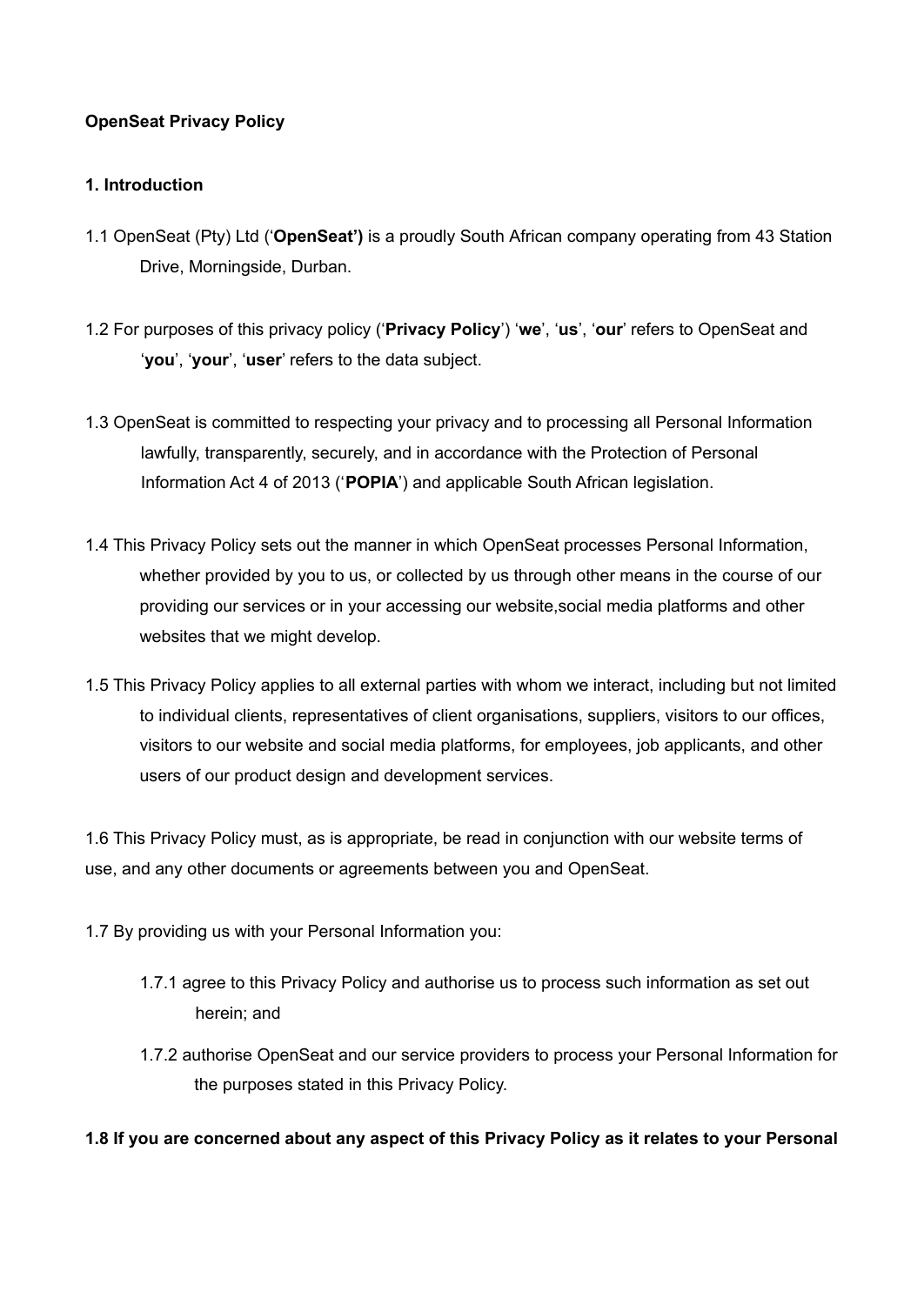**Information, then you must immediately refrain from engaging with us and using our website and/or our services. Alternatively, contact us for clarity on the matter that concerns you at support@openseat.co.za**.

# 2 **What is Personal Information?**

- 2.1 '**Personal Information'** is any data relating to an identifiable living or juristic person and includes name, contact details or any other information that can be used to identify a person.
- 2.2 **'Special Personal Information'** is personal information concerning the religious or philosophical beliefs, race or ethnic origin, trade union membership, political opinions, health, biometric information, sexual life or criminal behaviour of a data subject.

# **3 Collection of Personal Information**

- 3.1 We collect or obtain Personal Information about you, directly from you;
	- 3.1.1 when you make your Personal Information public;
	- 3.1.2 when you register on our OpenSeat platform;
	- 3.1.3 when you visit and/or interact with our platform or our social media platforms;
- 3.2 We may also receive Personal Information from third-parties (e.g. from clients whom we perform design and development and related services for, recruitment agencies and suppliers of background check services).
- 3.3 We use third party services that collect, analyse and monitor log data pertaining to our website and the digital products that we design whether they be for commercial and non-commercial purposes.

## **4 Collection and Processing of Special Personal Information**

4.1 We hereby notify you that, in certain circumstances, by engaging with OpenSeat, we may collect Special Personal Information about you.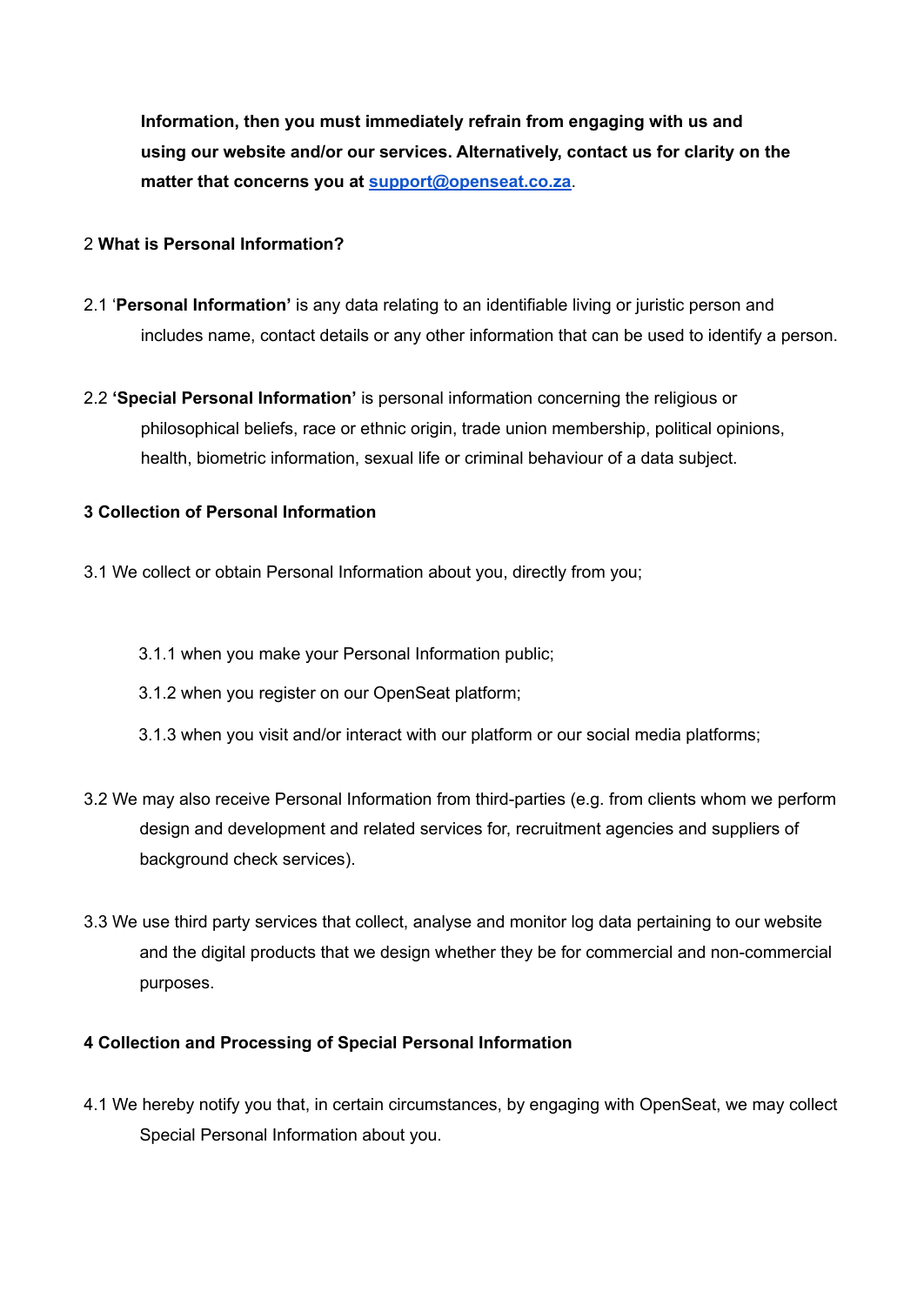- 4.2 The processing of Special Personal Information requires higher levels of protection. OpenSeat has implemented appropriate policies and safeguards, which we are required by law to maintain, to process Special Personal Information.
- 4.3 Where we need to process your Special Personal Information, we will do so in the ordinary course of our business, for a legitimate purpose and in accordance with POPIA. The situations in which we may process your Special Personal Information include the following:
	- 4.3.1 We may process information relating to you to comply with the law or with any legal process or regulatory body.
- 4.4 OpenSeat does not knowingly process Personal Information of children.

# 5 **How does OpenSeat use Personal Information?**

- 5.1 Personal information collected by OpenSeat will be used in relation to our professional service, administrative purposes, security purposes and for the enhancement of our current service offering. Specifically, we will use Personal information for the following purposes:
	- 5.1.1 to operate and manage your agreement with us or correspondence you may have with us;

5.1.2 to allow the openseat platform to communicate with you and other users that you wish to communicate with;

- 5.1.2.1 to allow you to email users that have requested to join your event as their host
- 5.1.2.2 to allow users that you have accepted as guests to email you as their host
- 5.1.2.3 to allow you to email a host when you are their guest

5.1.2.4 to allow for platform notifications regarding events you're hosting or attending, and or criteria that you stipulate to be informed about.

- 5.1.3 for marketing activities in order to establish, maintain and improve our service offering with you;
- 5.1.4 to comply with our regulatory reporting obligations;
- 5.1.5 to comply with our statutory obligations;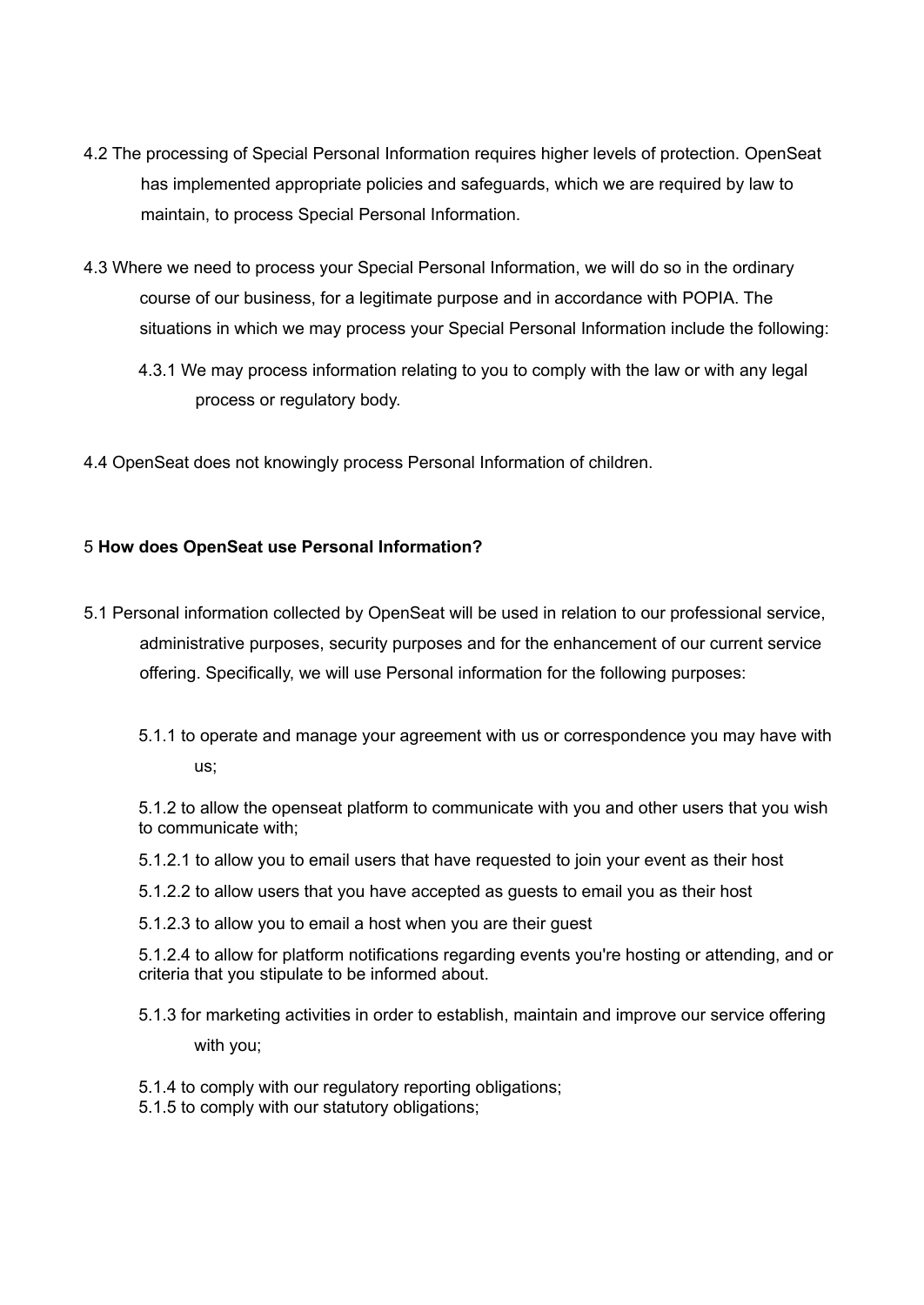5.1.8 in relation to user information on any platform that OpenSeat develops, to create user profiles on our systems, for general administration and user database maintenance;

- 5.1.9 to carry out any other reasonable technical developments on the digital products we develop and the relationship between the parties;
- 5.1.10 to maintain and improve our website and our digital products performance and functionality, to optimise, improve and audit the services we offer on our website and digital products we develop;
- 5.1.11 to create user profiles about you and your access to our website or any of our digital products, including browsing habits, click-patterns, preferences, frequency and times of use, trends and demographic information including recommendations to users, to perform statistical analyses, and to offer you information and content which is more appropriately tailored for you;
- 5.1.12 to inform you about any changes to our website, this Privacy Policy or other changes that are relevant to you;
- 5.1.13 for safety and security purposes.
- 5.2 Your Personal Information may also be used for other purposes for which you give your permission or where we are permitted to do so in terms of POPIA.

# 6 **What Personal Information is Collected by OpenSeat?**

- 6.1 The Personal Information OpenSeat may process will include, without limitation:
	- 6.1.1 **identity information**, which includes information concerning your name and title
	- 6.1.2 **contact details**, which includes your mobile phone number and email addresses

6.1.3 **physical address**, which includes your street address, residential area, city, country and postal code.

6.1.4 **bank account details**, including your bank name, account holder name, account number and branch number. This is used to pay you out when you host an event.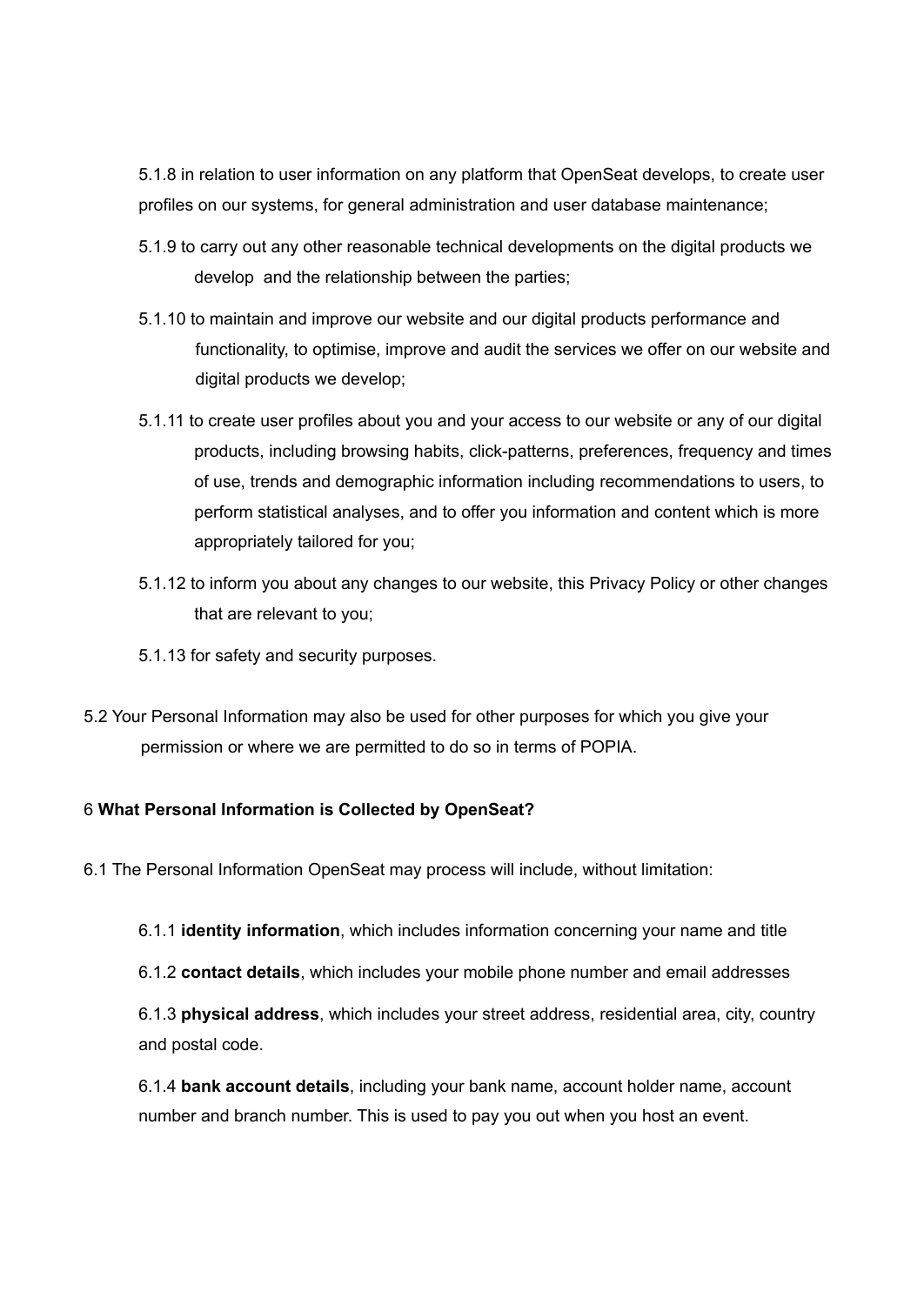6.1.5 **bank card details**, including card type, the last 4 digits of the card number and the card expiry date. All critical card information and transaction details are stored with our certified payment solutions provider, Peach Payments.

- 6.1.6 **browsing and device information**, which includes your internet protocol (IP) address, your login data, browser type and version, time zone setting and location, browser plug-in types and versions, operating system and platform, and other technology on the devices you use to access our website or to use our services or engage with us;
- 6.1.7 **website usage information**, which includes information as to your access to and use of our website, such as what links you went to, what content you accessed, the amount of content viewed and the order of that content, as well as the amount of time spent on specific content and what services you access and use when engaging with OpenSeat.
- 6.2 At times, OpenSeat will act as an operator, as defined in POPIA, when it receives third-party data from its clients and partners. In this event, OpenSeat will:
	- 6.2.1 ensure there is a data processing agreement concluded with our partners to ensure adequate protection for the Personal Information;
	- 6.2.2 only process Personal Information in accordance with the user's instructions; and will not process Personal Information for any other purpose other than these expressly stated in the terms and conditions ;
	- 6.2.3 ensure the partner has appropriately secured all consents in relation to the processing of Personal Information;
	- 6.2.4 ensure that reasonable steps are taken to ensure the reliability and integrity of all of our employees who have access to Personal Information;
	- 6.2.5 take appropriate technical and organisational measures against the unauthorised or unlawful processing of Personal Information; and
	- 6.2.6 take reasonable steps to guard against accidental loss or destruction of, or damage to, Personal Information.

## 7 **Where is my Personal Information Processed?**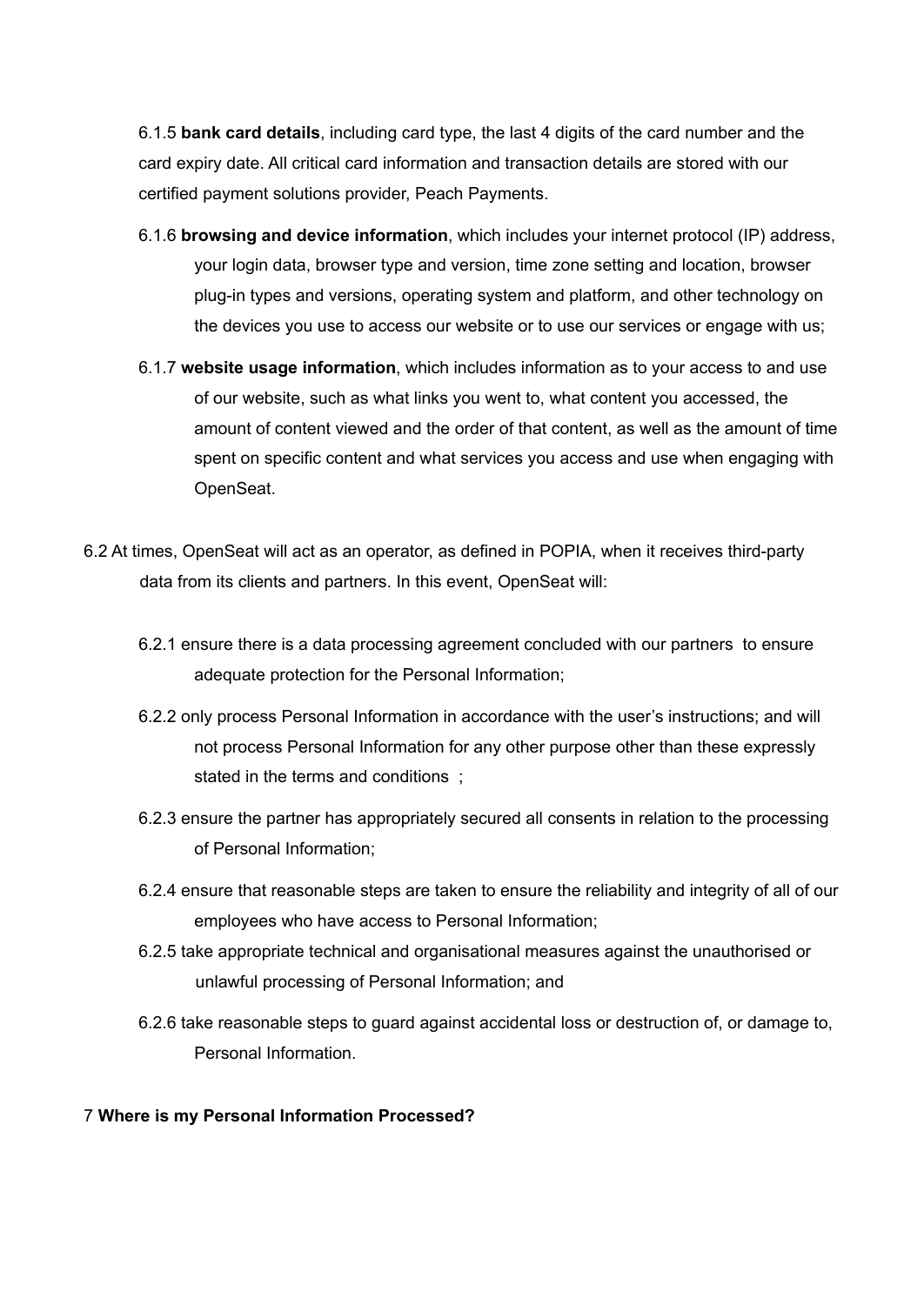- 7.1 Usually, your Personal Information will be processed within the borders of South Africa on secure OpenSeat servers using industry standard norms to manage, secure and process Personal Information.
- 7.2 From time-to-time, given the nature of cloud technology, your Personal Information may, in addition to 7.1 above, be stored outside the borders of South Africa to help us offer more efficient and cost-effective solutions. OpenSeat will ensure that your data is only processed on the same or better standards as required in the POPIA, and will request that external suppliers enter into written agreements with us in the event your data needs to be processed outside of South Africa.

## 8 **Disclosure of Personal Information to Third Parties**

- 8.1 We will only share your information with third parties that we have trusted relationships with, and selected third parties who perform services on our behalf. All service providers are bound by contract with us to maintain the security of your Personal Information and to use it only as permitted by us, in accordance with this Privacy Policy and in accordance with POPIA and applicable law.
- 8.2 In addition, we may disclose your Personal Information:
	- 8.2.1 to comply with the law or with any legal process or regulatory body;
	- 8.2.2 to protect and defend the rights, property or safety of OpenSeat, or our clients, employees, contractors, suppliers, or any third party;
	- 8.2.3 to any relevant third party provider, where our website uses third party advertising, plugins or content.

#### **9 Cookies and Similar Technologies**

- 9.1 Cookies are files with small amounts of data, which may include an anonymous unique identifier. Cookies are sent to your browser from a web site and stored on your computer's hard drive.
- 9.2 Like many sites, we use "cookies" to collect information. You can instruct your browser to refuse all cookies or to indicate when a cookie is being sent. However, if you do not accept cookies, you may not be able to use some portions of our website or digital products we develop. You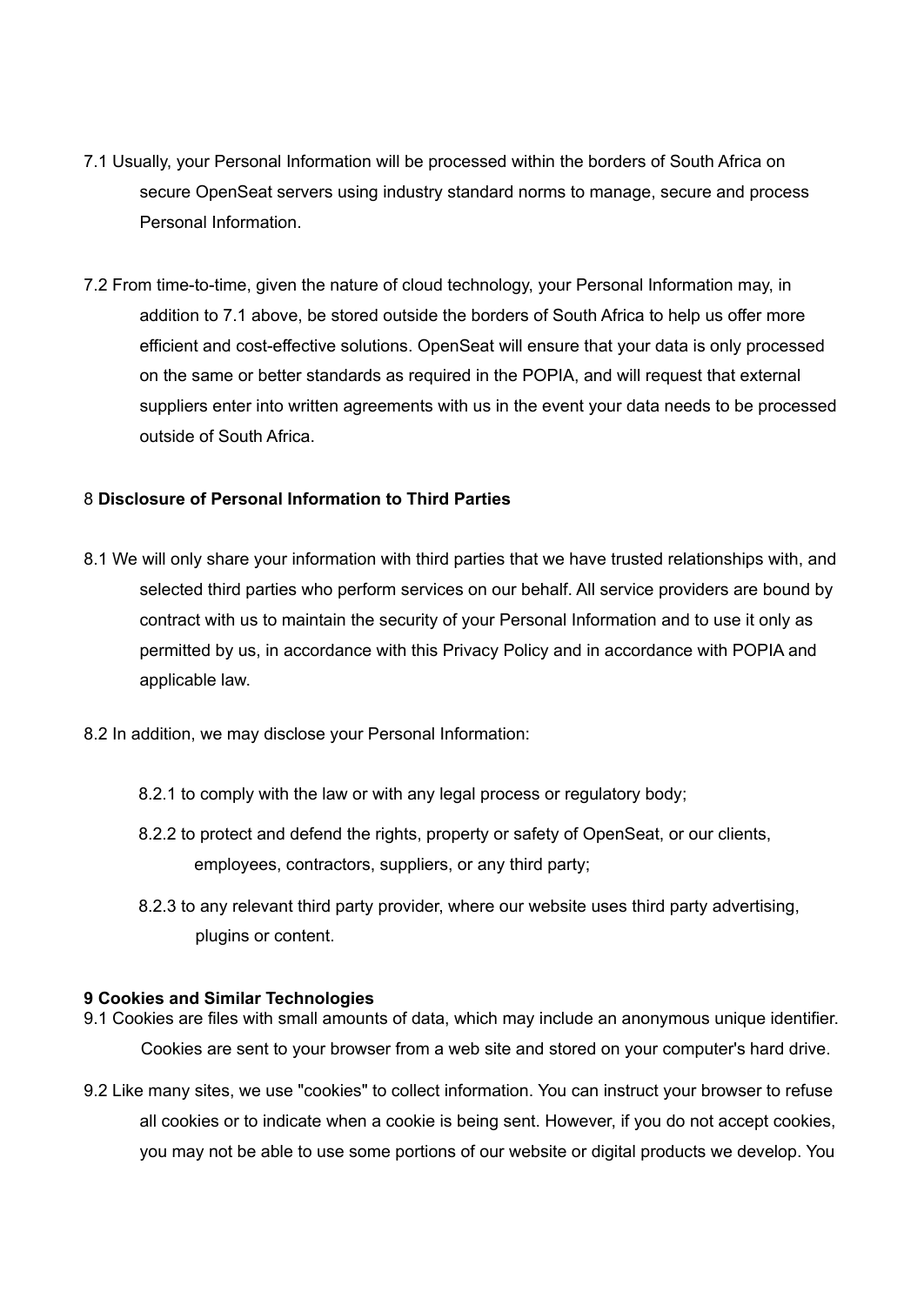may ask for a full list of the cookies we collect by sending us an email to support@openseat.co.za. We use mandatory and non-mandatory or optional cookies in this digital product. The mandatory cookies enable browsers to have temporary memory, storing user and session information, and are required to use the site. The optional cookies are there for tracking user behaviour and metrics that assist us in perfecting the product and its services, facilitated by Google Analytics and Hotjar. These can be deactivated if you decide so, without affecting your experience.

9.3 Our website may contain electronic image requests (sometimes referred to as "web beacon" requests) that allow us to count page views and to access cookies. Any electronic image viewed as part of a web page (including an ad banner) can act as a web beacon. Our web beacons do not collect, gather, monitor or share any of your Personal Information. We merely use them to compile anonymous information about our website and/or the Service.

# 10 **Your rights in relation to Personal Information (Access, Deletion and Correction of Personal Information)**

- 10.1 The provision of Personal Information by any data subject to OpenSeat is entirely voluntary you may withdraw your consent at any time, or you may contact us at support@openseat.co.za to:
	- 10.1.1 enquire about what Personal Information we hold of yours; and/or
	- 10.1.2 request us to delete and/or correct your Personal Information.
- 10.2 OpenSeat will only retain Personal Information for as long as it is required to serve its primary purpose, or a legitimate interest, or for the period required to comply with an applicable legal requirement, whichever is the longer, and will under the instruction and authority of the Information Officer, ensure that all Personal Information is deleted when it is no longer required (using responsible, appropriate industry-standard methodologies).
- 11 **Information Officer and Responsible Party**
- 11.1 If you have any requests or queries regarding OpenSeat's use of data in terms of any applicable laws, please contact +27 69 504 5673 or support@openseat.co.za.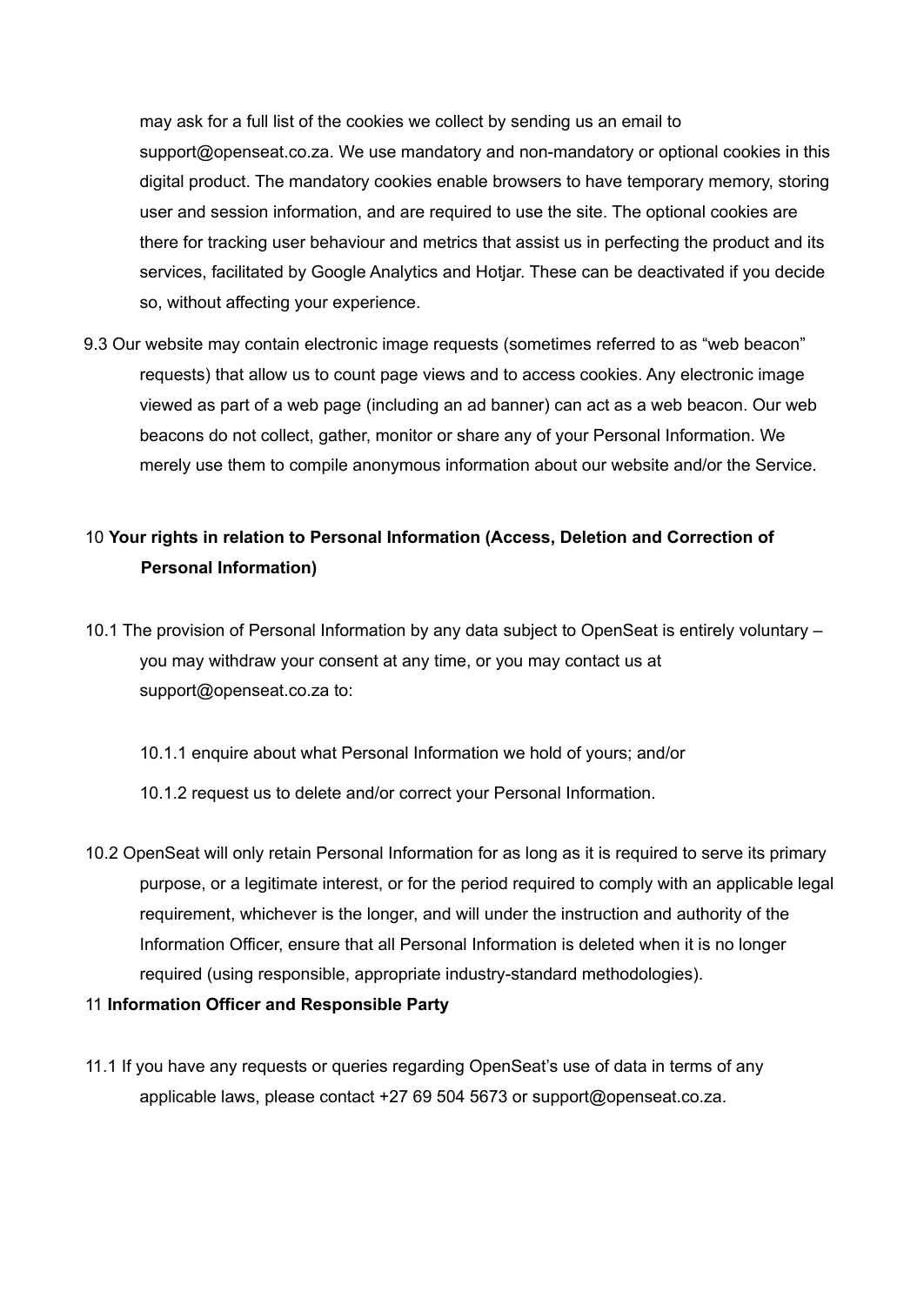- 11.2 OpenSeat's Information Officer and responsible party is Callum Oberholzer and can be contacted at support@openseat.co.za. and based at 43 Station Drive, Morningside, Durban, South Africa.
- 11.3 If you feel that the attempts by OpenSeat to resolve the matter have been inadequate, you may lodge a complaint with the South African Information Regulator by accessing their website at www.justice.gov.za/inforeg.

# 12 **Safeguarding Personal Information**

- 12.1 OpenSeat will take all reasonable steps to ensure your Personal Information is accurate, reliable and up-to-date.
- 12.2 OpenSeat will ensure that safeguards such as firewalls and data encryption are implemented to protect Personal Information and will enforce physical access controls to our buildings and files.

12.3 We authorise access to Personal Information only for employees, consultants, contractors and partners who necessarily require the data to fulfil job responsibilities.

12.4 If applicable, OpenSeat's hosting company will host any data or service in a secure server environment that uses a firewall and other advanced security measures to prevent interference or access from outside intruders.

## 13 **Incident Response**

13.1 We have appointed an incident response team to manage any data breach.

13.2 In the event any Personal Information is compromised as a result of a cyber-attack or some form of data incident, we will notify you of this as soon as is reasonably possible.

#### 14 **Other important privacy information**

14.1 This Privacy Policy is subject to change, and we will take all reasonable steps to notify users in the event of change hereto.